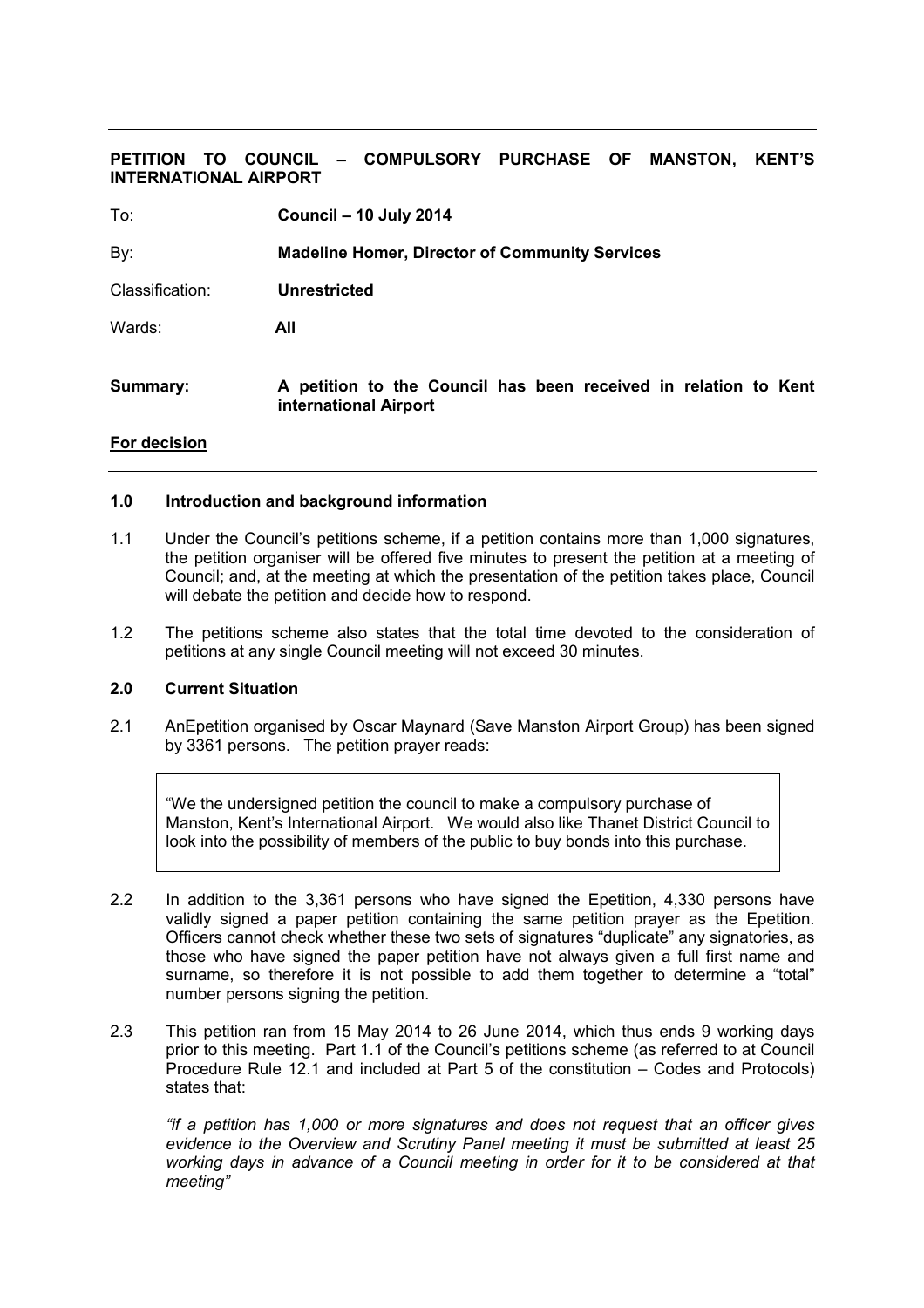- 2.4 Thus, in constitutional terms, the petition is technically too late to be presented to this meeting. However, the Chairman has suggested Council may wish to suspend that rule in view of the large amount of public interest in the subject of the petition and the timescales involved.
- 2.5 Suspension of procedure rules is possible under Council Procedure Rule 29.1 by motion (i.e. if a majority of Members present agree to it), providing that at least one half of the whole number of Members of the Council are present at the meeting. Suspension can only be for the duration of the meeting.
- 2.6 Mr Oscar Maynard has nominated Mr Keith Churcher to present the petition to Council at this meeting. Subject to suspension of the procedure rule referred to above, he will have up to five minutes in which to speak.
- 2.7 The making of compulsory purchase orders is an Executive function. That being the case, the petitions scheme provides that the petition can be referred by Council to Cabinet with or without debate. If the petition is referred to Cabinet without debate at Council, the person presenting the petition would be able to re-present it at the subsequent Cabinet meeting at which it is considered.
- 2.8 The petitions scheme also provides that where the issue is one on which the Executive is required to take the decision, the Council can *(if it decides to debate the petition)* make recommendations to inform that decision.

# **3.0 Options**

- 3.1 Council may or may not wish to suspend the rule in the petitions scheme requiring at least 25 working days' notice for presenting a petition with at least 1,000 signatures to a meeting of Council.
- 3.2 If Council does suspend that rule, it may:
- 3.2.1 debate the petition and then refer to the petition to Cabinet with or without recommendations to inform Cabinet's decision;
- 3.2.1 refer the petition to Cabinet without debate.

# **4.0 Corporate Implications**

### 4.1 **Financial**

4.1.1 The financial implications of any decision will be considered in any Cabinet report.

### 4.2 **Legal**

4.2.1 Under the terms of the Council's Petitions Scheme, a petition with at least 1,000 signatures can be referred to Cabinet with or without debate. If Council refers the petition to Cabinet without debate, the person presenting the petition at this meeting can represent it at the meeting of Cabinet at which the petition is considered. If Council debates the petition it can make recommendations to inform the decision of Cabinet.

### 4.3 **Corporate**

4.3.1 None specific

### 4.4 **Equity and Equalities**

4.4.1 None specific